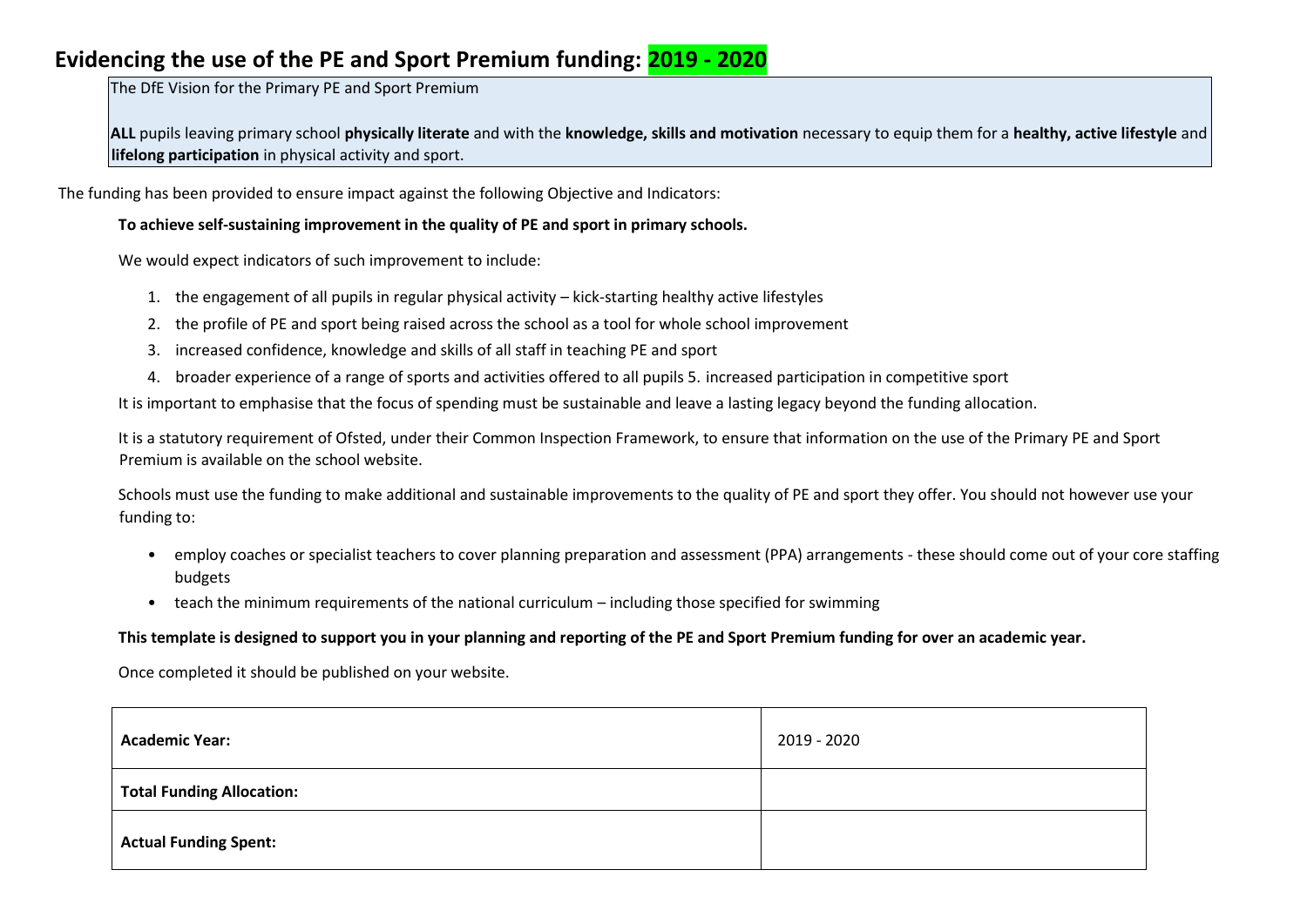# **PE and Sport Premium Actions and Outcomes**

| Indicator 1: The engagement of all pupils in regular physical activity - kick-starting healthy active lifestyles                                                                                                                                                                                                                       |                                                                                                                                                                                                                                                                                                                                                                                                                                                                                                                                         |                          |                                                                                                                                                                                                                                                                                                                                                                |                                                                                                                                      |  |
|----------------------------------------------------------------------------------------------------------------------------------------------------------------------------------------------------------------------------------------------------------------------------------------------------------------------------------------|-----------------------------------------------------------------------------------------------------------------------------------------------------------------------------------------------------------------------------------------------------------------------------------------------------------------------------------------------------------------------------------------------------------------------------------------------------------------------------------------------------------------------------------------|--------------------------|----------------------------------------------------------------------------------------------------------------------------------------------------------------------------------------------------------------------------------------------------------------------------------------------------------------------------------------------------------------|--------------------------------------------------------------------------------------------------------------------------------------|--|
| Key Actions taken                                                                                                                                                                                                                                                                                                                      | <b>Actual Outcomes</b>                                                                                                                                                                                                                                                                                                                                                                                                                                                                                                                  | <b>Actual Cost</b>       | Impact (school, staff, pupils) with                                                                                                                                                                                                                                                                                                                            | Sustainability/next steps                                                                                                            |  |
|                                                                                                                                                                                                                                                                                                                                        |                                                                                                                                                                                                                                                                                                                                                                                                                                                                                                                                         |                          | Evidence                                                                                                                                                                                                                                                                                                                                                       |                                                                                                                                      |  |
| Foundation Stage - All classes received PE<br>teaching sessions with Carl Denham over Aut 1,<br>Aut 2, Spr 1.<br>All fundamental skills support<br>$\bullet$<br>One class had support with Sports Day<br>$\bullet$<br>preparation.<br>Other two classes scheduled during<br>$\bullet$<br>summer 1 and 2 but COVID-19<br>prevented this | Helping to improve and educate the<br>ways of teaching the fundamental<br>skills and learning required at the<br>foundation year group. In turn this<br>will help ensure the progress for<br>children across the year group will<br>improve in this area and physical<br>education in its entirety looking<br>forward to subsequent years. Brings a<br>fresh look and development of ideas<br>when teaching this subject at the<br>specified year group. Allowing<br>children in foundation to access PE<br>across one term, helping in | $£15355 -$<br>cumulative | Interviews with staff suggest<br>impact on confidence and<br>knowledge.<br>Impact on children based on<br>team teach lesson observations<br>on staff receiving CPD and<br>ability/progress of children.<br>Impact had on school as staff are<br>able to support other teachers in<br>school who haven't had the CPD<br>opportunity and share good<br>practice. | CPD will continue to be<br>offered to any new staff<br>from September and roll<br>out to the less confident<br>staff who require it. |  |
| Year 1 - One class received gymnastics support<br>during lessons, including CPD for the teacher.<br>Other two classes scheduled during summer 1<br>and 2 but COVID-19 prevented this.                                                                                                                                                  | preparation for Sports Day<br>Helping to improve and educate the<br>ways of teaching of gymnastics skills<br>and learning required at year 1. In<br>turn this will help ensure the<br>progress for children and bring them<br>in line with the scoped progression<br>matrix set out for the entire school<br>within gymnastics in subsequent<br>years. Brings a fresh look and<br>development of ideas when teaching<br>this subject at the specified year<br>group.                                                                    |                          |                                                                                                                                                                                                                                                                                                                                                                |                                                                                                                                      |  |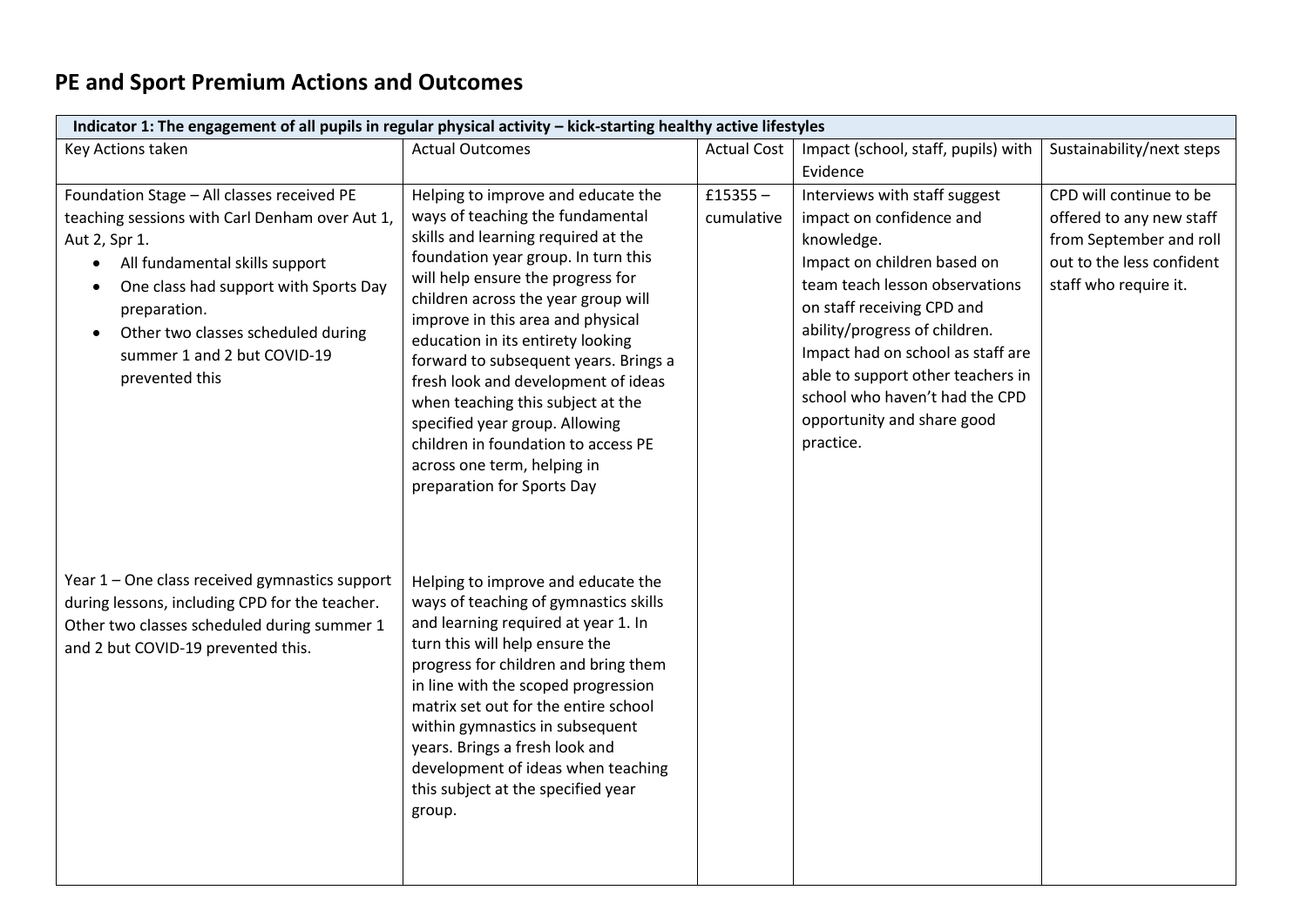| Year 2 - All classes received Gymnastics<br>teaching sessions with Carl Denham over Aut 1,<br>Aut 2, Spr 1. | Helping to improve and educate the<br>ways of teaching of gymnastics skills<br>and learning required at year 1. In<br>turn this will help ensure the<br>progress for children and bring them<br>in line with the scoped progression<br>matrix set out for the entire school<br>within gymnastics in subsequent<br>years. Brings a fresh look and<br>development of ideas when teaching<br>this subject at the specified year<br>group. |  |  |
|-------------------------------------------------------------------------------------------------------------|----------------------------------------------------------------------------------------------------------------------------------------------------------------------------------------------------------------------------------------------------------------------------------------------------------------------------------------------------------------------------------------------------------------------------------------|--|--|
| Year 3 - All classes received Gymnastics<br>teaching sessions with Carl Denham over Aut 1,<br>Aut 2, Spr 1. | Helping to improve and educate the<br>ways of teaching of gymnastics skills<br>and learning required at year 3. In<br>turn this will help ensure the<br>progress for children and bring them<br>in line with the scoped progression<br>matrix set out for the entire school<br>within gymnastics in subsequent<br>years. Brings a fresh look and<br>development of ideas when teaching<br>this subject at the specified year<br>group. |  |  |
| Year 4 - All classes received Gymnastics<br>teaching sessions with Carl Denham over Aut 1,<br>Aut 2, Spr 1. | Helping to improve and educate the<br>ways of teaching of gymnastics skills<br>and learning required at year 4. In<br>turn this will help ensure the<br>progress for children and bring them<br>in line with the scoped progression<br>matrix set out for the entire school<br>within gymnastics in subsequent<br>years. Brings a fresh look and<br>development of ideas when teaching<br>this subject at the specified year<br>group. |  |  |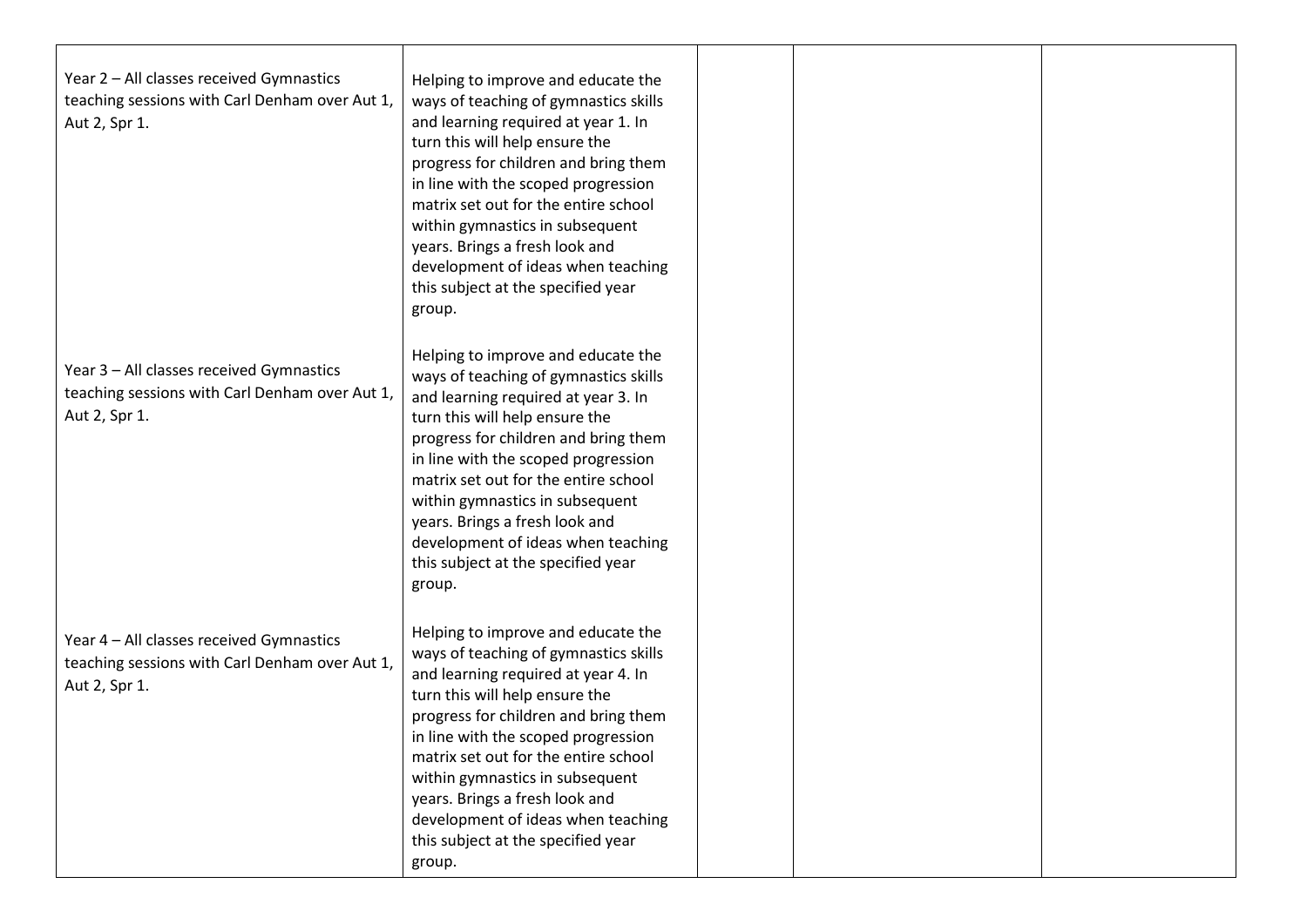Year 6 – Direct teacher support for  $2^{nd}$  year teacher, with Carl Denham in Tag rugby, Football, Hockey and Gymnastics (Lead teaching and Team teaching)

Planned to deliver healthy lifestyle sessions for specific children however, due to the COVID 19 we replaced this with a variety of activities for all children to access at home

- Joe Wickes Exercises (practical)
- Thinking and written activities based on well-being

In addition to this, when promoting healthy lifestyles, we also-

- Trained up Putnoe Sports Leaders.
- Allocated set timetable each week to organise and lead activities during a set lunch time, helping to promote activity

Helping to improve and educate the ways of teaching of gymnastics skills and learning required at year 6. In turn this will help ensure the progress for children and bring them in line with the scoped progression matrix set out for the entire school within gymnastics in subsequent years. Brings a fresh look and development of ideas when teaching this subject at the specified year group as well as giving support to the teacher when lead teaching themselves looking at subject content and safe practice. Additional as well as same objectives above but this time with a games focus.

Provided scope for the teachers to have to hand a set of resources that they could call upon to use and/or develop into meaningful exercise that they could share with their classes via email while unable to physically come into school.

Created a team of young children with the ability and confidence to create, plan, organise and then lead physical activity sessions to their peers during a lunch period. This in turn provided set activities that children across the school could engage with if they chose and gave

Emails from parents suggest that engagement with these activities have been good, hard to assess the impact as of yet but planned interviews of children in Autumn 1 will help us to move forward. The impact of Joe Wickes Virtual activities in school have allowed for thinking behind how and when we should be doing these exercises e.g. early morning activities to help engage brains.

Plans to discuss and identify children who are in need of healthy lifestyle support and support for them at home as we are aware some children have had little to no exercise at home during this period of isolation.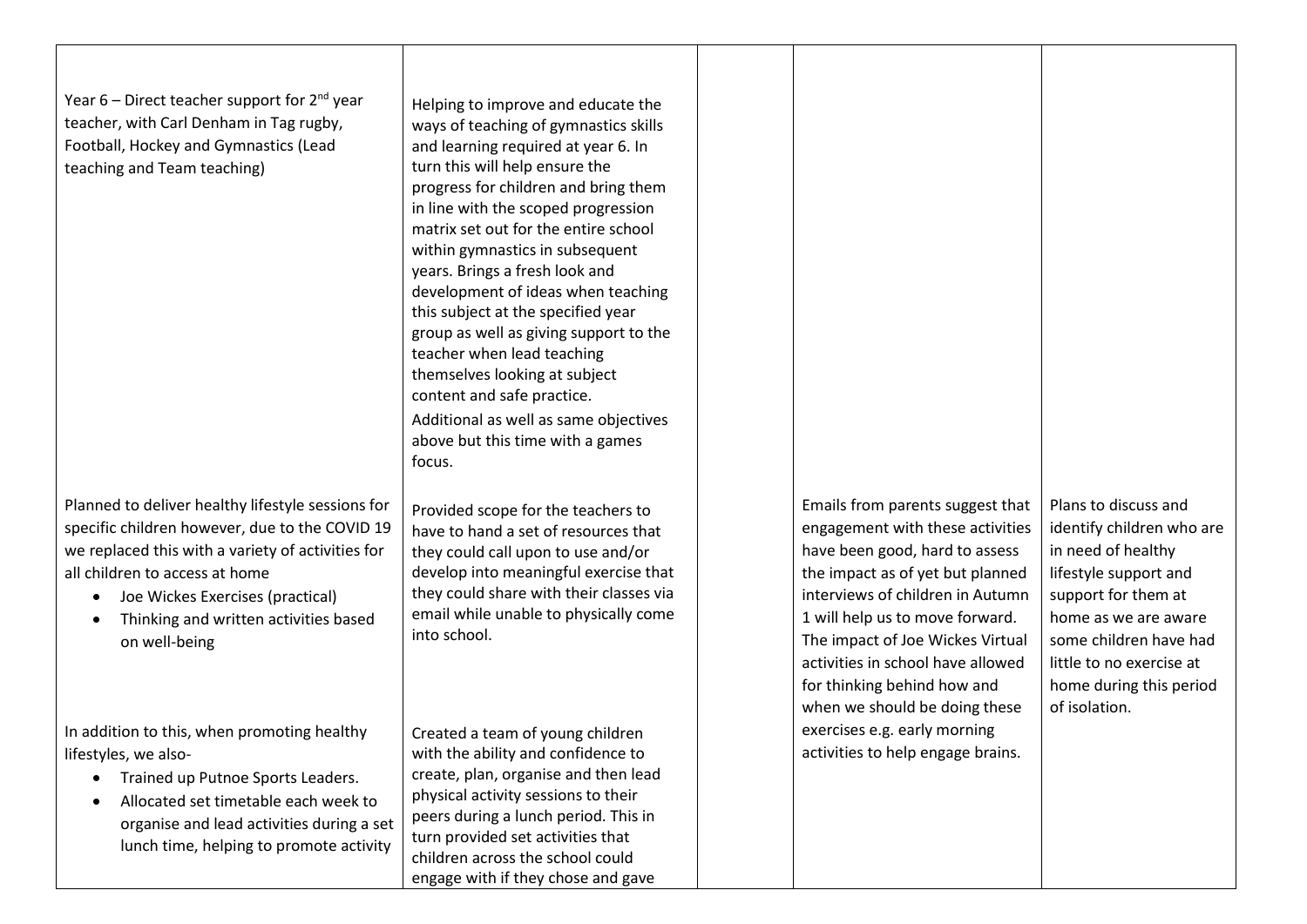| within the school. Active leaders were<br>in Year 6.<br>Had a second cohort from year 5 being<br>$\bullet$<br>trained and supporting Yr 6 so they<br>were/are ready for September 2020.                                                                                                                                                                                                           | some structured exercise during<br>lunch on a regular basis, all facilitated<br>by the students.                                                                                                                                                                                                                                                                                                                                        |                                                                                                                                                                                                                                                                                                                                                                                                                                                                                                                       |                                                                                                                                                                                                                                               |
|---------------------------------------------------------------------------------------------------------------------------------------------------------------------------------------------------------------------------------------------------------------------------------------------------------------------------------------------------------------------------------------------------|-----------------------------------------------------------------------------------------------------------------------------------------------------------------------------------------------------------------------------------------------------------------------------------------------------------------------------------------------------------------------------------------------------------------------------------------|-----------------------------------------------------------------------------------------------------------------------------------------------------------------------------------------------------------------------------------------------------------------------------------------------------------------------------------------------------------------------------------------------------------------------------------------------------------------------------------------------------------------------|-----------------------------------------------------------------------------------------------------------------------------------------------------------------------------------------------------------------------------------------------|
| Tournaments Attended (all have two staff and<br>transport):<br>Inclusive Indoor Kurling Competition<br>KS1 & KS2 Gymnastics<br><b>KS2 Gymnastics county finals</b><br>Yr5&6 Dodgeball<br><b>KS1 Multiskills</b><br>Yr3&4 Futsal<br>KS2 Tag rugby<br>Yr5&6 Futsal<br>Yr3&4 Sports hall athletics<br>Yr5&6 Sports hall athletics<br>Yr5&6 Boys football<br>Yr5&6 Girls football<br>KS1 Multi sports | Provided a positive environment in<br>which the children entering the<br>tournaments can grow and display<br>their physical ability within a sporting<br>context. As can be seen from the<br>tournaments entered, the range<br>encompasses a variety of sports<br>(team and individual). They also<br>provide opportunities across set key<br>stages, year groups, male and female<br>specific as well as indoor and outdoor<br>events. | The impact the tournaments<br>attended have had on the<br>children are endless. The<br>photographs, which capture the<br>children's expressions and<br>imagination have allowed us to<br>identify why we choose to take<br>part in the tournaments. The<br>skills and achievements of the<br>young people within our school<br>is something which we are very<br>proud of. Evidence can be seen<br>on staff common area which<br>details events, names,<br>vulnerable groups, gender and<br>ore able/talented pupils. | We will continue to enter<br>the tournaments if they<br>are active in September,<br>we plan to enter our<br>children into as many<br>sporting events as<br>possible and strive to<br>meet the needs of a<br>variety of groups of<br>learners. |
| Entered but couldn't attend due to COVID-19:<br>Yr3&4 Multi sports<br>Yr3&4 Quad kids athletics<br>Yr 5&6 Quad kids athletics<br>Yr5&6 Multi sports<br>Year 5&6 Cricket<br>KS1 Multi sports                                                                                                                                                                                                       | Unfortunately, due to the<br>unprecedented circumstances posed<br>by COVID-19 there were some events<br>that Putnoe had planned on entering<br>but unfortunately were cancelled and<br>therefore could not take place. We<br>have listed the proposed events<br>again to demonstrate the range of<br>sporting events that Putnoe tries to<br>enter and provide opportunities for<br>its pupils.                                         |                                                                                                                                                                                                                                                                                                                                                                                                                                                                                                                       |                                                                                                                                                                                                                                               |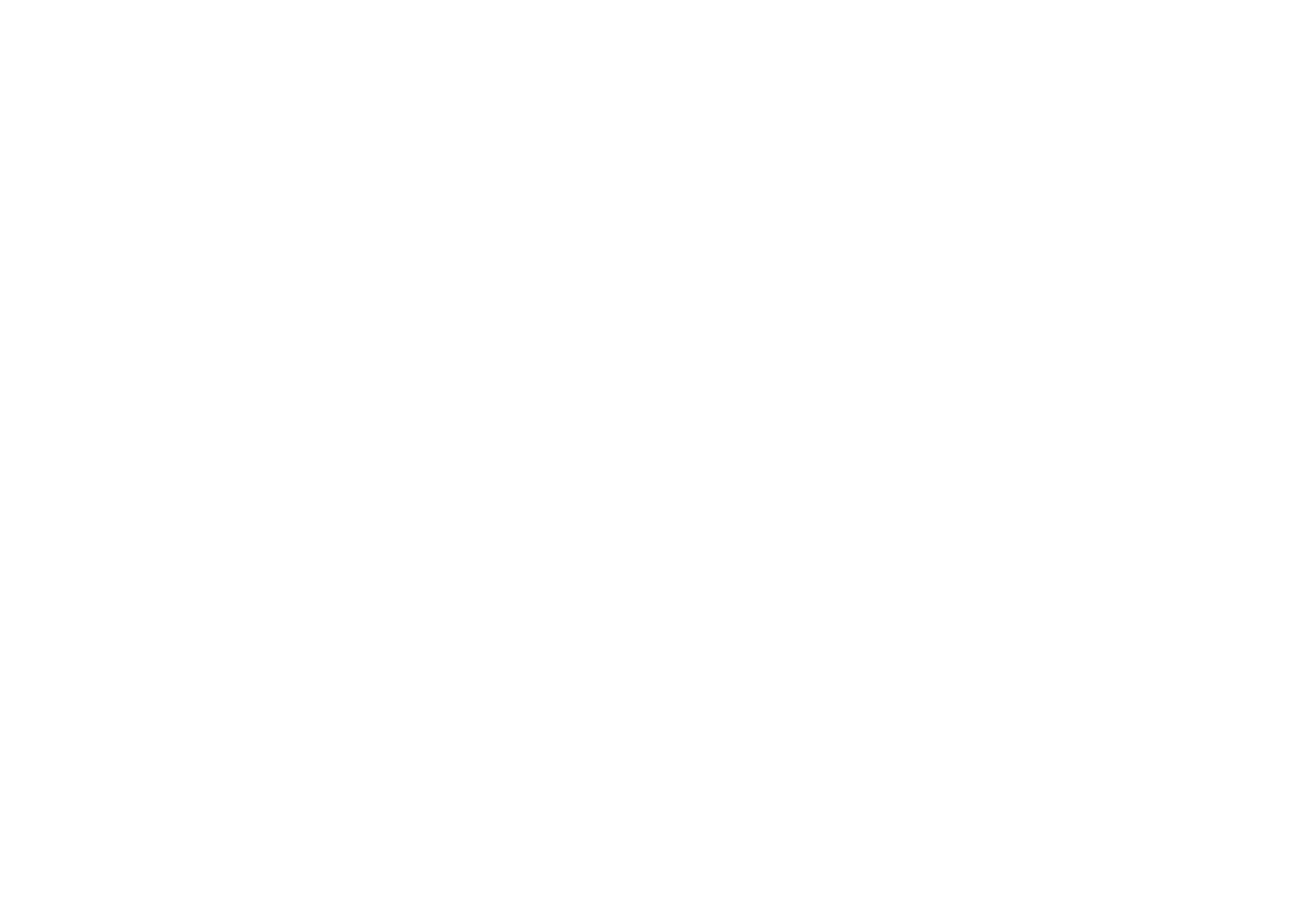| Indicator 2: The profile of PE and sport being raised across the school as a tool for whole school improvement |                                                |                    |                                              |                           |
|----------------------------------------------------------------------------------------------------------------|------------------------------------------------|--------------------|----------------------------------------------|---------------------------|
| Key Actions taken                                                                                              | <b>Actual Outcomes</b>                         | <b>Actual Cost</b> | Impact (school, staff, pupils) with Evidence | Sustainability/next steps |
|                                                                                                                |                                                | £835               |                                              |                           |
| Participation in the Sports                                                                                    | Through participating in the listed            |                    | The assemblies seen where sporting           | Continue to publish       |
| Partnership, Bedford                                                                                           | tournaments, this in itself helps to raise the |                    | achievements have been celebrated are        | achievements across the   |
| tournaments (as listed above)                                                                                  | profile of Putnoe sport not only within a      |                    | captured using photographs, which can be     | school and develop the    |
|                                                                                                                | school environment but additionally across     |                    | found on our staff common area. By           | profile by implementing   |
| Certificates, or awards that we                                                                                | the borough. By entering tournaments           |                    | sharing sporting achievements on the         | activities which support  |
| received during these                                                                                          | against external competition, it gives Putnoe  |                    | school website and school newsletters,       | our school development    |
| tournaments were given out                                                                                     | the opportunity to demonstrate its sporting    |                    | allows a positive impact on the children's   | plan in a much more       |
| and shared during assemblies                                                                                   | capabilities, but more importantly the chance  |                    | self-esteem and identities outside of the    | specific way.             |
| to raise the profile of sport in                                                                               | for the student representatives to             |                    | school environment.                          |                           |
| school.                                                                                                        | demonstrate clearly Putnoe's values. Whilst    |                    |                                              |                           |
|                                                                                                                | it is important to showcase Putnoe to an       |                    |                                              |                           |
| On occasions photos were                                                                                       | external audience, there is a large following  |                    |                                              |                           |
| taken and sporting results                                                                                     | within the school itself and a chance for the  |                    |                                              |                           |
| shared in a newsletter or on                                                                                   | chosen student to get the deserved             |                    |                                              |                           |
| the website.                                                                                                   | recognition as a representative of the school  |                    |                                              |                           |
|                                                                                                                | in a sporting context. Therefore, its ensured  |                    |                                              |                           |
|                                                                                                                | that achievements, whether certificates or     |                    |                                              |                           |
|                                                                                                                | awards, these are presented during             |                    |                                              |                           |
|                                                                                                                | assemblies. On occasions as well pictures      |                    |                                              |                           |
|                                                                                                                | were shared in the school newsletter. Both     |                    |                                              |                           |
|                                                                                                                | actions go to not only celebrating the         |                    |                                              |                           |
|                                                                                                                | students who took part, but also allow the     |                    |                                              |                           |
|                                                                                                                | other students to hear and then celebrate in   |                    |                                              |                           |
|                                                                                                                | theirs and the schools success.                |                    |                                              |                           |
|                                                                                                                |                                                |                    |                                              |                           |
|                                                                                                                |                                                |                    |                                              |                           |
|                                                                                                                |                                                |                    |                                              |                           |
|                                                                                                                |                                                |                    |                                              |                           |
|                                                                                                                |                                                |                    |                                              |                           |
|                                                                                                                |                                                |                    |                                              |                           |
|                                                                                                                |                                                |                    |                                              |                           |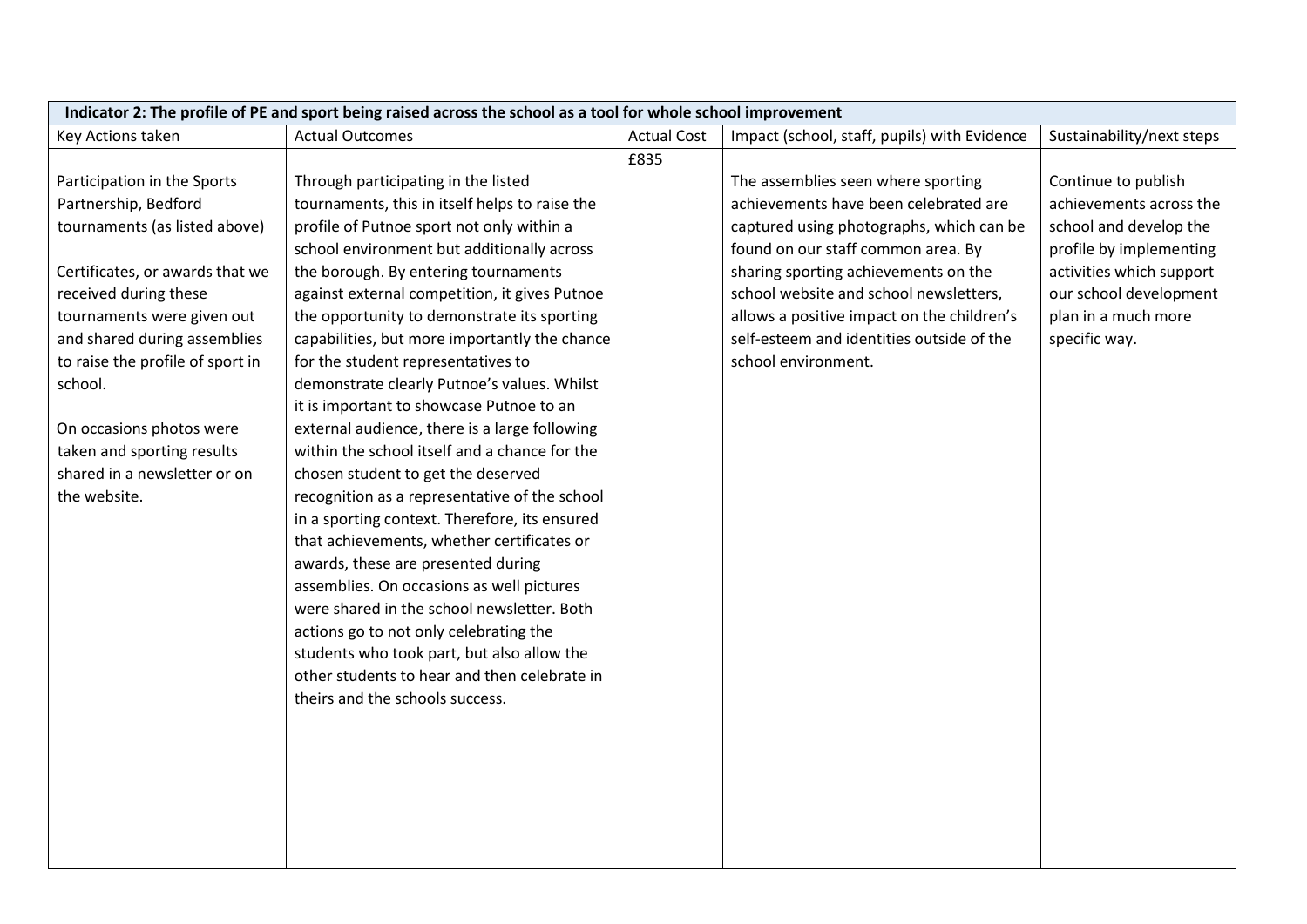Specific interventions, looking at raising pupil's behaviour, wellbeing and self-esteem we implemented from Autumn 1, through to Spring 1 when COVID 19 stopped this.

Specifically, working with a student in KS2, looking at ways to help access PE and make it inclusive for the condition that he deals with. Raising selfesteem amongst his peers was one of the main focus.

This in an intervention that worked really well and produced some fantastic results from an individual's perspective. PE for the student in question was often having alternative activities designed and used in order to provide inclusion and participation. This worked really well in PE lessons, however, understandably can feel as though the student is not fully part of the lesson as the activities are adaptions of the main task in order to let them be accessible. Therefore it was decided to take an alternative approach. Putnoe facilitated an intervention that used activities that the said individual could participate in (creating this to be the main activity). We then introduced a rota of children to take part in the said activity, however it was them that had to adapt to the task rather than the other way around. This did two things. It provided that senses of inclusion, that everyone was doing the same activity rather than having modifications. Secondly it put everyone on a level playing field, allowing the said student to participate and compete against their peers. The result was enjoyment, fulfilment and a desire to take part each week. It was their activity that other students were coming and trying which in turn greatly improved self-esteem across the board.

The interventions, that raised pupil's behaviour impacted the children involved and staff back in the classroom. The interviews, photographs and planning for these can be found on our staff common area. Discussions with Carl Denham, who led these discussions, suggested improvements also.

Due to previous success rate, if possible, look to continue these pupil behaviour reward sessions. Specify children who have particular behaviour needs that could be addressed through PE and School Sport. Provide equipment specific to support these needs and that of the child/teacher.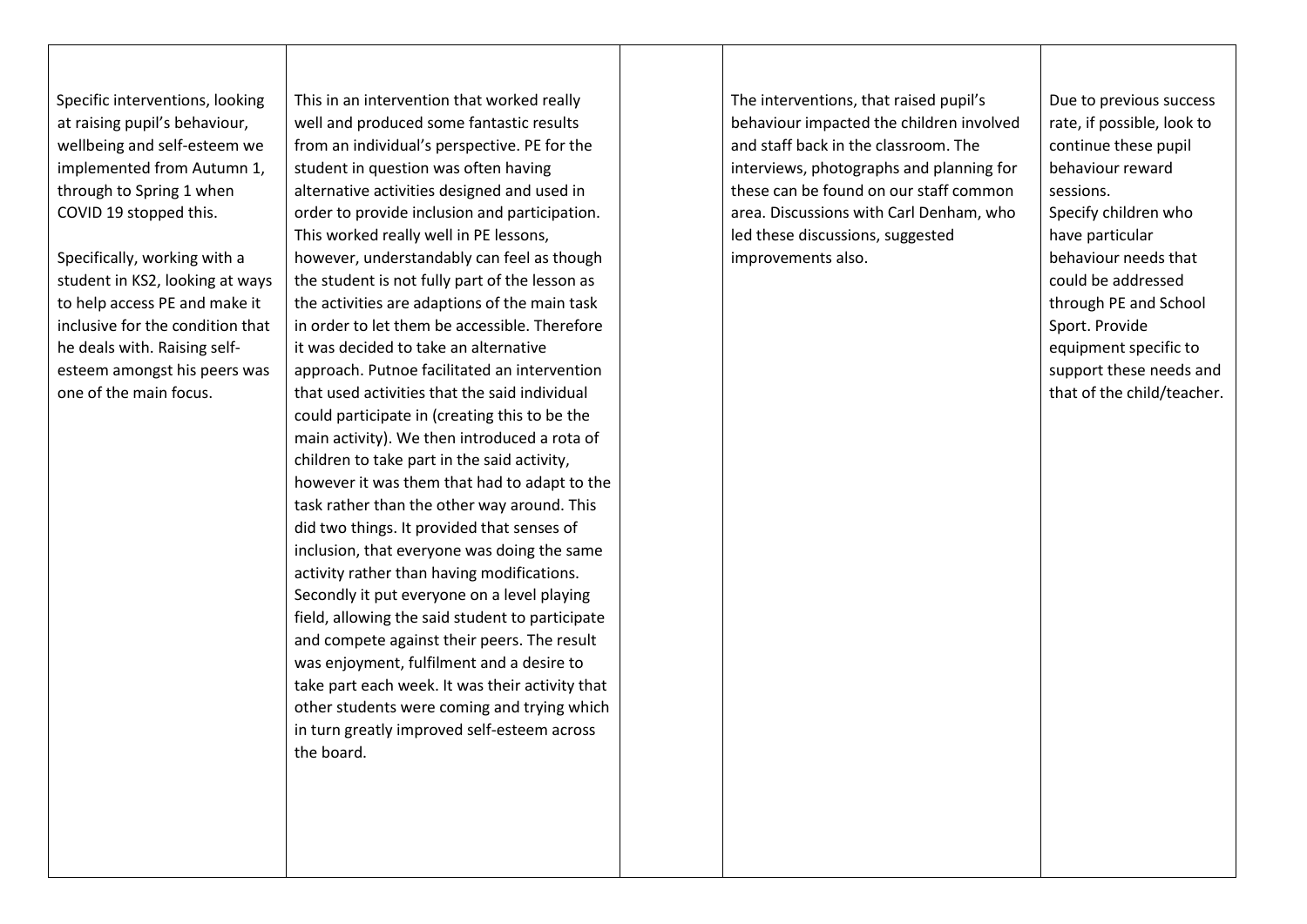A focus on early KS2 behaviour was raised and a reward scheme based on positive behaviour in the classroom was introduced.

- Each week the sessions took place the boys would need to have a positive report from their class teacher which then allowed them to join in the session.
- If there had been an incident during the week then this would prevent them from joining in on that occasion.
- Another factor they also had to meet was that of bringing in PE kit to take part. If they failed to bring in the change of clothes, then equally they were not allowed to take part either.

Sports Day unfortunately didn't go ahead and home activities to support a 'home/family' sports day were encouraged.

This intervention started to show an impact on the students involved. There were of course ups and downs, as would be expected, however due to the structure in place it ensured that the students were aware when behaviour/actions didn't quite meet expectations and therefore were not allowed out of lessons to take part in the sport. \This then drove a behaviour change as on each occasion a student that missed a session one week then took part again the week following. This process started to become embedded, however it was cut short due to the COVID-19 lockdown.

A variety of families sent in pictures to show their children engaging in Sports Day type activities in the local area.

Emails and phone discussions had with parents during the COVID lockdown suggest that some parents engaged with this idea of having a home sports day.

As above.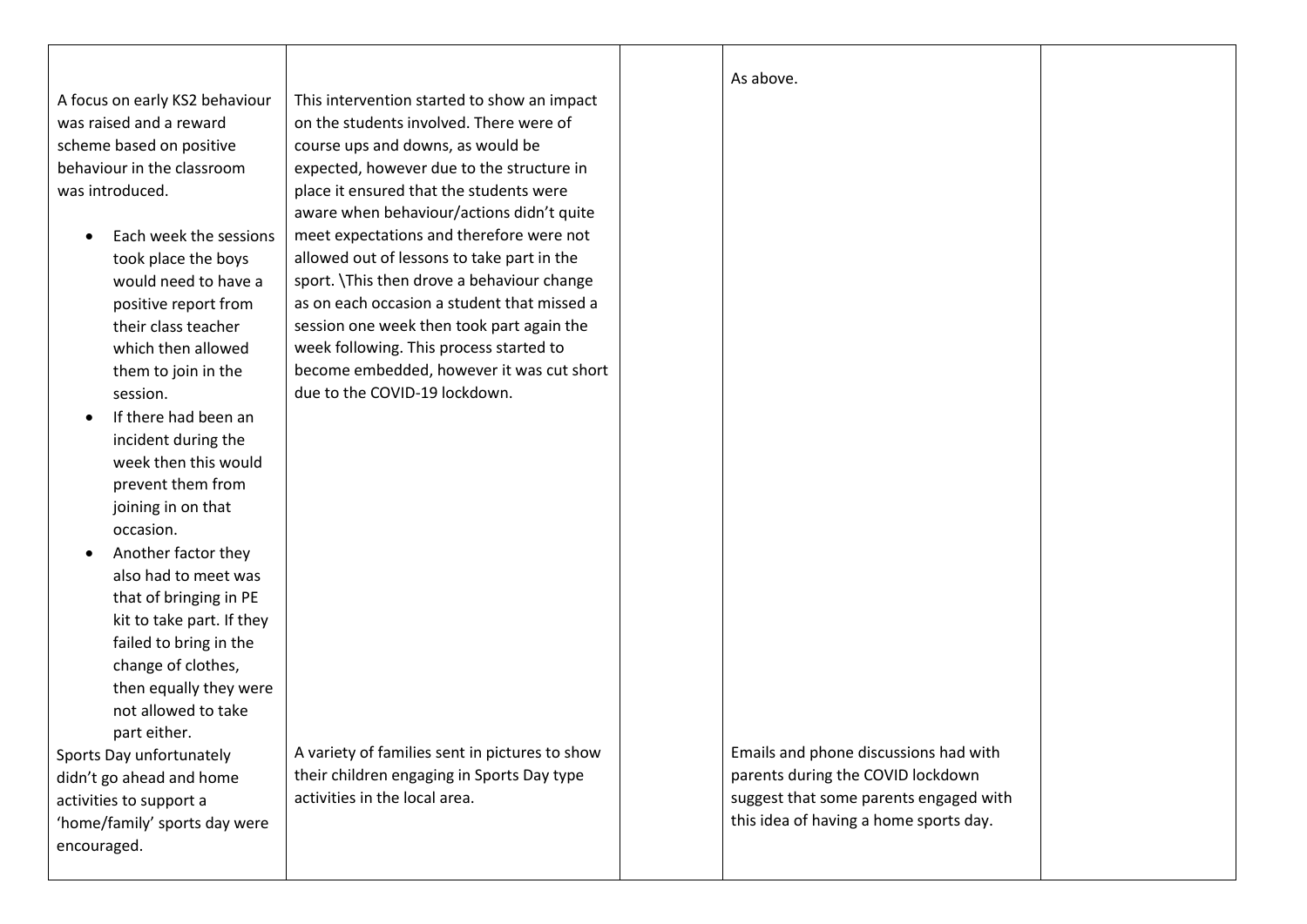| Indicator 3: Increased confidence, knowledge and skills of all staff in teaching Physical Education and sport                                                                                                                                                                                                    |                                                                                                                                                                                                                                                                                                                                                                                                                                                                                                                                                                 |                          |                                                                                                                                                                                                                                                                                                                                                       |                                                                                                                                      |  |
|------------------------------------------------------------------------------------------------------------------------------------------------------------------------------------------------------------------------------------------------------------------------------------------------------------------|-----------------------------------------------------------------------------------------------------------------------------------------------------------------------------------------------------------------------------------------------------------------------------------------------------------------------------------------------------------------------------------------------------------------------------------------------------------------------------------------------------------------------------------------------------------------|--------------------------|-------------------------------------------------------------------------------------------------------------------------------------------------------------------------------------------------------------------------------------------------------------------------------------------------------------------------------------------------------|--------------------------------------------------------------------------------------------------------------------------------------|--|
| Key Actions taken                                                                                                                                                                                                                                                                                                | <b>Actual Outcomes</b>                                                                                                                                                                                                                                                                                                                                                                                                                                                                                                                                          | <b>Actual Cost</b>       | Impact (school, staff, pupils) with Evidence                                                                                                                                                                                                                                                                                                          | Sustainability/next steps                                                                                                            |  |
| Foundation Stage - All classes<br>received PE teaching sessions<br>with Carl Denham over Aut 1,<br>Aut 2, Spr 1.<br>• All fundamental skills<br>support<br>One class had support<br>with Sports Day<br>preparation.<br>Other two classes<br>scheduled during<br>summer 1 and 2 but<br>COVID-19 prevented<br>this | Helping to improve and educate the ways<br>of teaching the fundamental skills and<br>learning required at the foundation year<br>group. In turn this will help ensure the<br>progress for children across the year group<br>will improve in this area and physical<br>education in its entirety looking forward to<br>subsequent years. Brings a fresh look and<br>development of ideas when teaching this<br>subject at the specified year group.<br>Allowing children in foundation to access<br>PE across one term, helping in preparation<br>for Sports Day | £15355 $-$<br>cumulative | Interviews with staff suggest impact on<br>confidence and knowledge.<br>Impact on children based on team teach<br>lesson observations on staff receiving CPD<br>and ability/progress of children.<br>Impact had on school as staff are able to<br>support other teachers in school who<br>haven't had the CPD opportunity and<br>share good practice. | CPD will continue to be<br>offered to any new staff<br>from September and roll<br>out to the less confident<br>staff who require it. |  |
| Year 1 - One class received<br>gymnastics support during<br>lessons, including CPD for the<br>teacher. Other two classes<br>scheduled during summer 1<br>and 2 but COVID-19 prevented<br>this.                                                                                                                   | Helping to improve and educate the ways<br>of teaching of gymnastics skills and<br>learning required at year 1. In turn this will<br>help ensure the progress for children and<br>bring them in line with the scoped<br>progression matrix set out for the entire<br>school within gymnastics in subsequent<br>years. Brings a fresh look and development<br>of ideas when teaching this subject at the<br>specified year group.                                                                                                                                |                          |                                                                                                                                                                                                                                                                                                                                                       |                                                                                                                                      |  |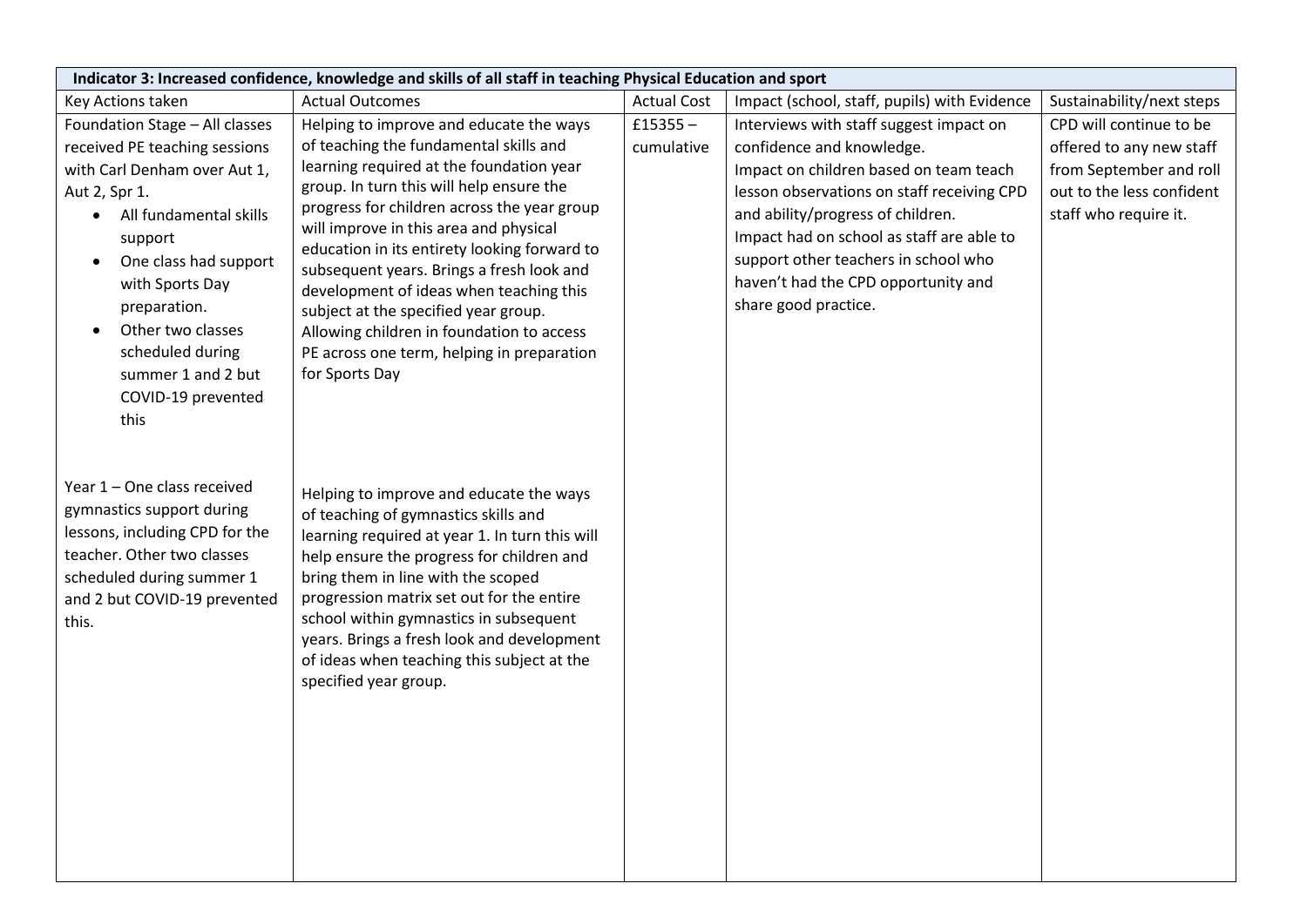| Year 2 - All classes received               | Helping to improve and educate the ways                                         |  |  |
|---------------------------------------------|---------------------------------------------------------------------------------|--|--|
| Gymnastics teaching sessions                | of teaching of gymnastics skills and                                            |  |  |
| with Carl Denham over Aut 1,                | learning required at year 1. In turn this will                                  |  |  |
| Aut 2, Spr 1.                               | help ensure the progress for children and                                       |  |  |
|                                             | bring them in line with the scoped                                              |  |  |
|                                             | progression matrix set out for the entire                                       |  |  |
|                                             | school within gymnastics in subsequent                                          |  |  |
|                                             | years. Brings a fresh look and development                                      |  |  |
|                                             | of ideas when teaching this subject at the                                      |  |  |
|                                             | specified year group.                                                           |  |  |
|                                             |                                                                                 |  |  |
|                                             | Helping to improve and educate the ways                                         |  |  |
| Year 3 - All classes received               | of teaching of gymnastics skills and                                            |  |  |
| Gymnastics teaching sessions                | learning required at year 3. In turn this will                                  |  |  |
| with Carl Denham over Aut 1,                | help ensure the progress for children and                                       |  |  |
| Aut 2, Spr 1.                               | bring them in line with the scoped                                              |  |  |
|                                             | progression matrix set out for the entire                                       |  |  |
|                                             | school within gymnastics in subsequent                                          |  |  |
|                                             | years. Brings a fresh look and development                                      |  |  |
|                                             | of ideas when teaching this subject at the                                      |  |  |
|                                             | specified year group.                                                           |  |  |
|                                             |                                                                                 |  |  |
| Year 4 - All classes received               | Helping to improve and educate the ways                                         |  |  |
| Gymnastics teaching sessions                | of teaching of gymnastics skills and                                            |  |  |
| with Carl Denham over Aut 1,                | learning required at year 4. In turn this will                                  |  |  |
| Aut 2, Spr 1.                               | help ensure the progress for children and<br>bring them in line with the scoped |  |  |
|                                             | progression matrix set out for the entire                                       |  |  |
|                                             | school within gymnastics in subsequent                                          |  |  |
|                                             | years. Brings a fresh look and development                                      |  |  |
|                                             | of ideas when teaching this subject at the                                      |  |  |
|                                             | specified year group.                                                           |  |  |
|                                             |                                                                                 |  |  |
|                                             | Helping to improve and educate the ways                                         |  |  |
| Year 6 - Direct teacher support             | of teaching of gymnastics skills and                                            |  |  |
| for 2 <sup>nd</sup> year teacher, with Carl | learning required at year 6. In turn this will                                  |  |  |
| Denham in Tag rugby, Football,              | help ensure the progress for children and                                       |  |  |
| Hockey and Gymnastics (Lead                 | bring them in line with the scoped                                              |  |  |
| teaching and Team teaching)                 | progression matrix set out for the entire                                       |  |  |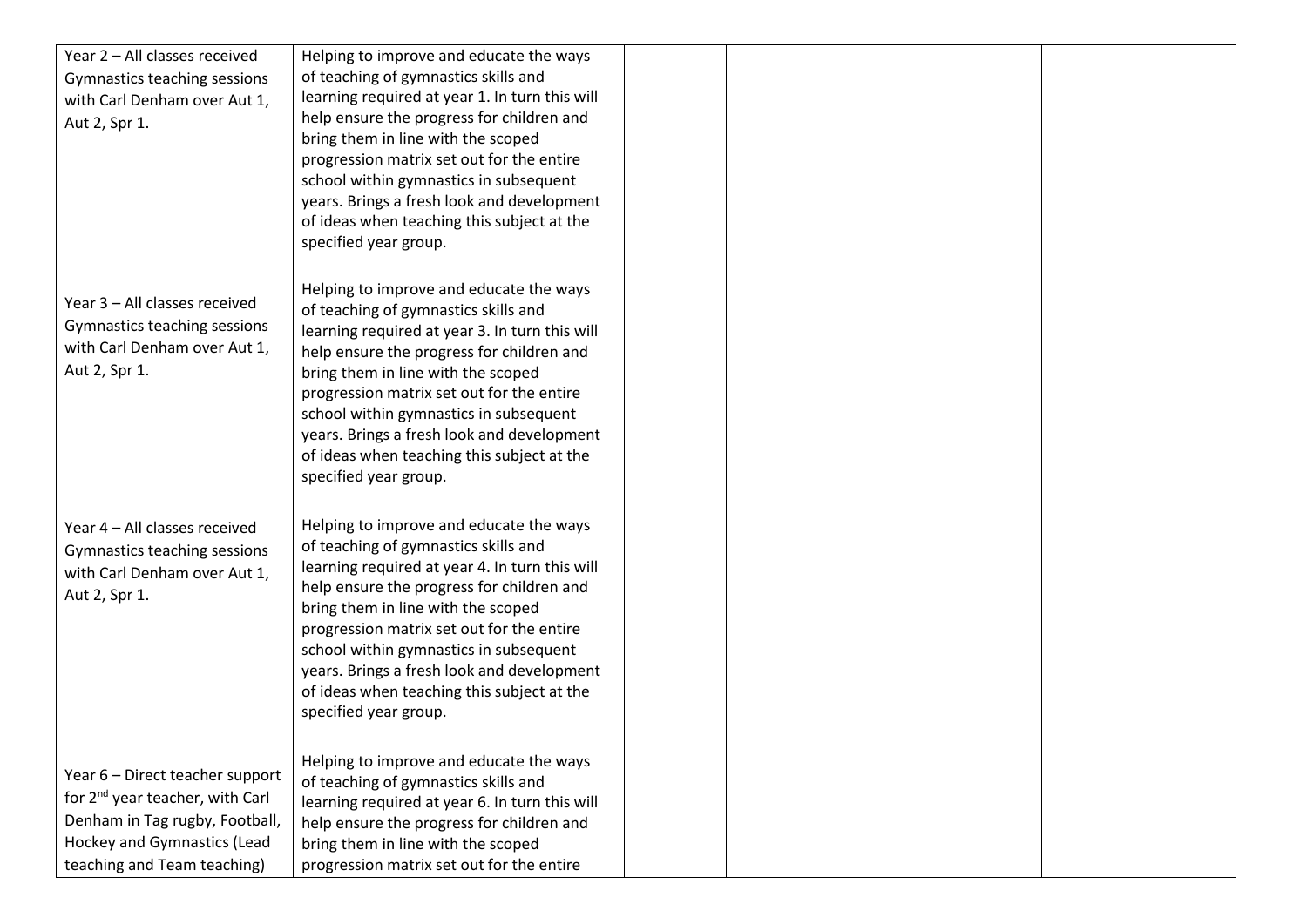|                                                             | school within gymnastics in subsequent<br>years. Brings a fresh look and development<br>of ideas when teaching this subject at the<br>specified year group as well as giving<br>support to the teacher when lead teaching<br>themselves looking at subject content and<br>safe practice.<br>Additional as well as same objectives<br>above but this time with a games focus. |  |  |
|-------------------------------------------------------------|------------------------------------------------------------------------------------------------------------------------------------------------------------------------------------------------------------------------------------------------------------------------------------------------------------------------------------------------------------------------------|--|--|
| Gymnastics CPD offered to new                               | 1 unit of work over the space of a half term                                                                                                                                                                                                                                                                                                                                 |  |  |
| teacher to ensure quality of                                | allowed Yr. 4, new to the school teacher, the                                                                                                                                                                                                                                                                                                                                |  |  |
| delivery in Yr. 4 lessons.                                  | confidence and greater understanding of the<br>Gymnastics curriculum.                                                                                                                                                                                                                                                                                                        |  |  |
|                                                             |                                                                                                                                                                                                                                                                                                                                                                              |  |  |
| A CPD session was planned for                               |                                                                                                                                                                                                                                                                                                                                                                              |  |  |
| the summer term to be                                       |                                                                                                                                                                                                                                                                                                                                                                              |  |  |
| delivered by a specialist about                             |                                                                                                                                                                                                                                                                                                                                                                              |  |  |
| Gymnastics across the school,                               |                                                                                                                                                                                                                                                                                                                                                                              |  |  |
| supporting planning and<br>delivery. In addition to this, a |                                                                                                                                                                                                                                                                                                                                                                              |  |  |
| cricket session was also                                    |                                                                                                                                                                                                                                                                                                                                                                              |  |  |
| planned for Summer Term.                                    |                                                                                                                                                                                                                                                                                                                                                                              |  |  |
| Unfortunately, due to COVID                                 |                                                                                                                                                                                                                                                                                                                                                                              |  |  |
| this didn't happen however the                              |                                                                                                                                                                                                                                                                                                                                                                              |  |  |
| session will be moved to                                    |                                                                                                                                                                                                                                                                                                                                                                              |  |  |
| Autumn Term.                                                |                                                                                                                                                                                                                                                                                                                                                                              |  |  |
|                                                             |                                                                                                                                                                                                                                                                                                                                                                              |  |  |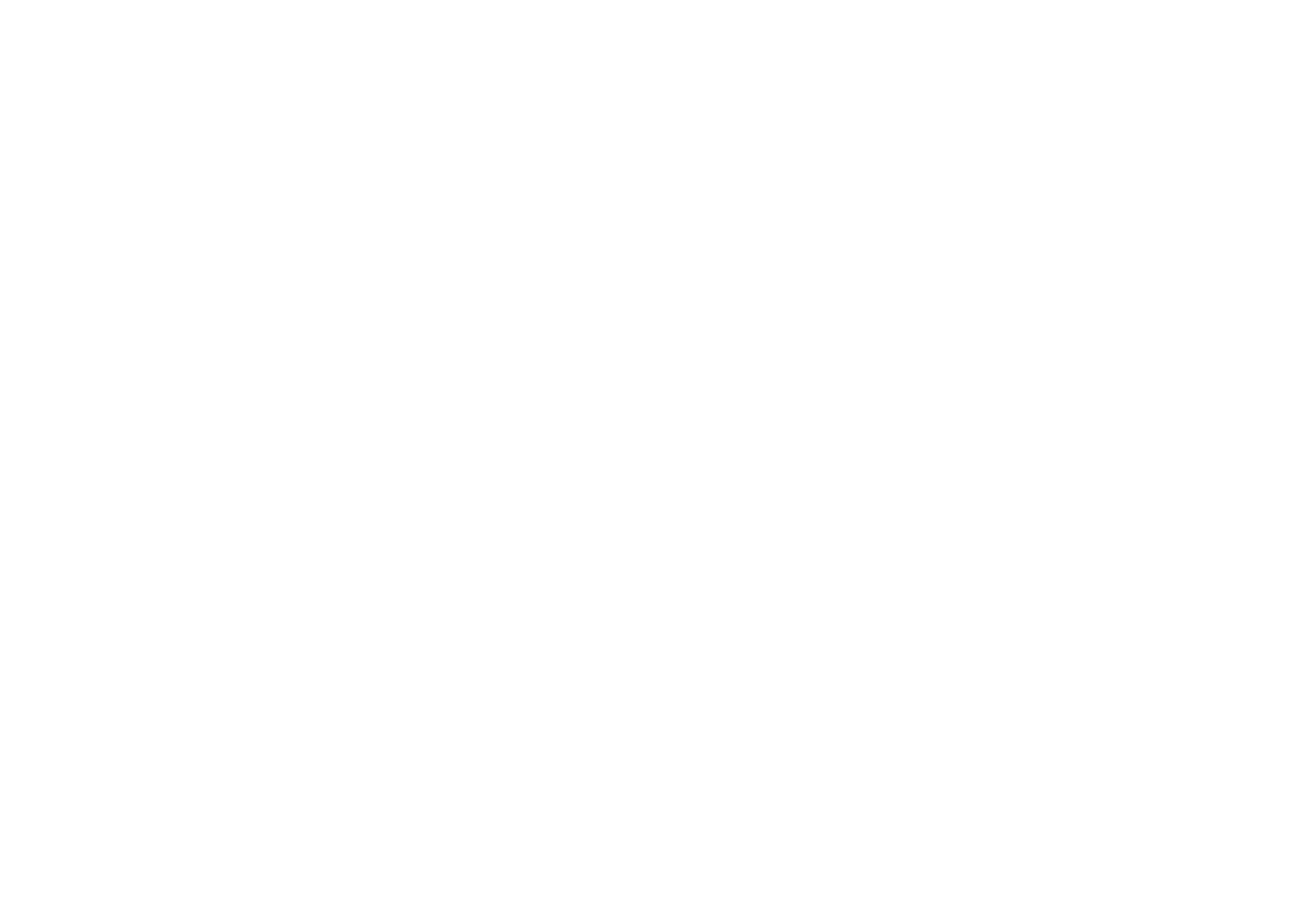|                                  | Indicator 4: Broader experience of a range of sports and activities offered to all pupils |                    |                                              |                             |
|----------------------------------|-------------------------------------------------------------------------------------------|--------------------|----------------------------------------------|-----------------------------|
| Key Actions taken                | <b>Actual Outcomes</b>                                                                    | <b>Actual Cost</b> | Impact (school, staff, pupils) with Evidence | Sustainability/next steps   |
|                                  |                                                                                           |                    | The staff and children involved had          | Include a broader range     |
| Rugby in KS2 was introduced      | This has helped to engage the children in an                                              |                    | increased confidence when participating      | of experiences other        |
| from Autumn 1 to support the     | unfamiliar sport in a new way by allowing                                                 |                    | and delivering rugby as a subject in school. | than rugby for next year    |
| children and teachers in their   | them more effective resources and                                                         |                    | The impact the professional equipment        | in order to broaden the     |
| understanding and delivery of    | encouragement by an outside specialist.                                                   |                    | had on the children was seen by their        | children's knowledge and    |
| the sport, this was for one hour | Some children have now shown an interest in                                               |                    | enthusiasm and care. Parents have made       | understanding of school     |
| a week with a variety of classes | Rugby to pursue in their own time as a                                                    |                    | comments about the enjoyment their child     | sport.                      |
| and was planned for the year,    | hobby.                                                                                    |                    | had whilst participating within these        | Specific focus on dance     |
| however didn't finish due to     |                                                                                           |                    | sessions.                                    | and or tennis.              |
| COVID.                           |                                                                                           |                    |                                              |                             |
|                                  |                                                                                           |                    |                                              |                             |
| A cricket session was also       |                                                                                           |                    |                                              |                             |
| planned for Summer Term to       |                                                                                           |                    |                                              |                             |
| be led by Bedford Cricket        |                                                                                           |                    |                                              |                             |
| Coach. Unfortunately, due to     |                                                                                           |                    |                                              |                             |
| COVID this didn't happen         |                                                                                           |                    |                                              |                             |
| however the session will be      |                                                                                           |                    |                                              |                             |
| moved to Autumn Term.            |                                                                                           |                    |                                              |                             |
|                                  |                                                                                           |                    | The gifted pupils were able to nurture their | Look to continue to         |
| Year 3, 4 and 5 had G+T          | This allowed the pupils to have a more                                                    |                    | talents within their sports and look into    | nurture MA&T next year      |
| students chosen to take part in  | focused session, learning different sports and                                            |                    | opportunities for further exposure outside   | and specify their talent in |
| additional PE sessions offering  | being encouraged to improve their own skill.                                              |                    | of the school environment.                   | September, providing        |
| a range of sports including      |                                                                                           |                    |                                              | opportunities to help the   |
| football, Gymnastics, GFU.       |                                                                                           |                    |                                              | children move forward       |
| There was also the Specific      |                                                                                           |                    |                                              | and improve in any way      |
| sessions aimed at the Year 5     |                                                                                           |                    |                                              | possible.                   |
| student to help make PE          |                                                                                           |                    |                                              |                             |
| accessible. These occurred in    |                                                                                           |                    |                                              |                             |
| the Autumn term.                 |                                                                                           |                    |                                              |                             |
|                                  |                                                                                           |                    |                                              |                             |
|                                  |                                                                                           |                    |                                              |                             |
|                                  |                                                                                           |                    |                                              |                             |
|                                  |                                                                                           |                    |                                              |                             |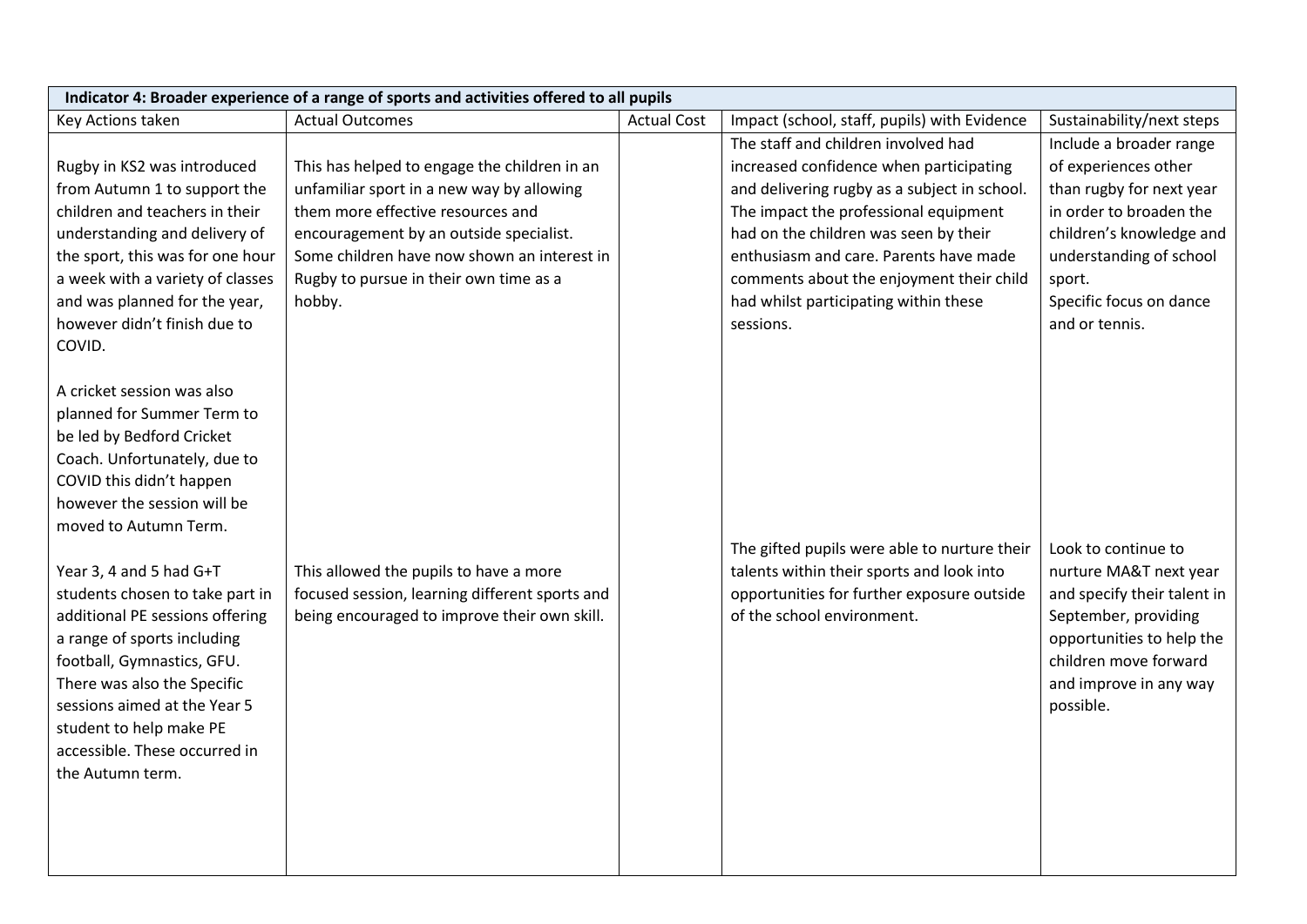During the Spring term, there were again a number of students that had access to additional PE above their normal timetabled slots. These were Year 4 children considered for QuadKids competition, KS1 and KS2 competition gymnasts (moving to just KS2 when they qualified) and again the Year 5 student to help make PE accessible but also to prepare for a set competition.

Whilst working with the key worker children, the students were exposed to the Joe Wicks PE lessons on a regular basis which included many new exercises and virtual work outs.

The annual sports week, where the children would have been exposed to the 'air track' (a gymnastics piece of equipment) was planned for, unfortunately this wasn't followed through because of COVID. In addition to these, events such as Intra 5 aside football, Intra cricket competition, Intra vortex golf were planned for Sum 1.

The events didn't happen although the outcomes for the children were improved skills within the different quad kids sporting events and a focus on competitiveness. The Gymnasts had taken part in their competition and progressed onto the county finals-this was an amazing achievement for them all.

Children have learnt different ways to exercise and are implementing them in their daily life, this also helps to look at a new way for PE to be taught. The workouts have encouraged the children to start their days energetically, which we know has impact on the well-being and improves their cognitive behaviours whilst enjoying a virtual experience.

Emails from parents suggest that engagement with these activities have been good, hard to assess the impact as of yet but planned interviews of children in Autumn 1 will help us to move forward. The impact of Joe Wickes Virtual activities in school have allowed for thinking behind how and when we should be doing these exercises e.g. early morning activities to help engage brains.

Plans to discuss and identify children who are in need of healthy lifestyle support and support for them at home as we are aware some children have had little to no exercise at home during this period of isolation.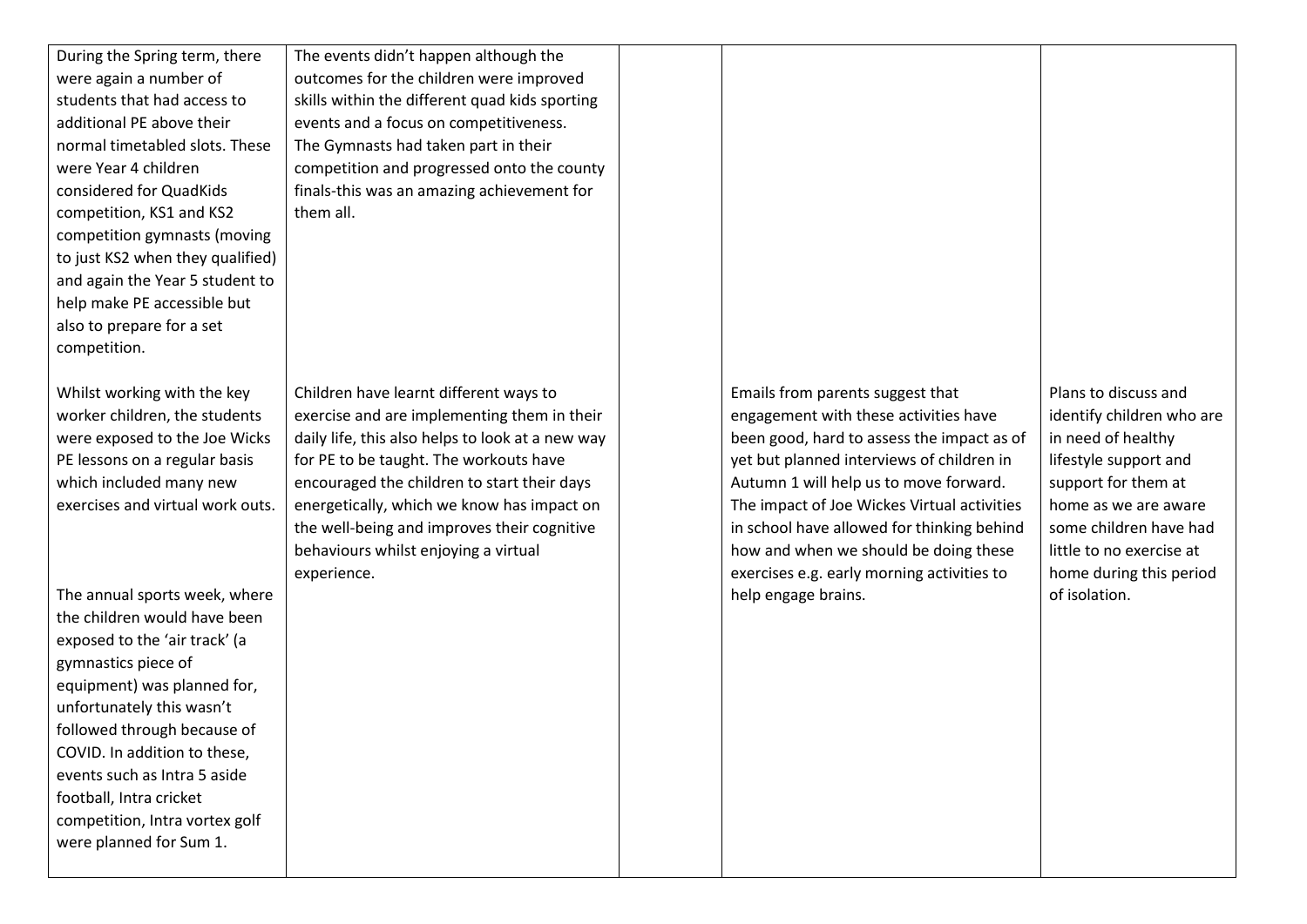| Indicator 5: Increased participation in competitive sport |                                                |                    |                                              |                           |  |  |
|-----------------------------------------------------------|------------------------------------------------|--------------------|----------------------------------------------|---------------------------|--|--|
| Key Actions taken                                         | <b>Actual Outcomes</b>                         | <b>Actual Cost</b> | Impact (school, staff, pupils) with Evidence | Sustainability/next steps |  |  |
|                                                           |                                                | £835               |                                              |                           |  |  |
| Tournaments Attended (all                                 | As above in more detail-SSP                    |                    | The impact the tournaments attended          | We will continue to enter |  |  |
| have two staff and transport):                            |                                                |                    | have had on the children are endless. The    | the tournaments if they   |  |  |
|                                                           | Provided the children with a variety of sports |                    | photographs, which capture the children's    | are active in September,  |  |  |
| Inclusive Indoor Kurling                                  | encouraging fair competition and allowing      |                    | expressions and imagination have allowed     | we plan to enter our      |  |  |
| Competition                                               | them to engage with other children from        |                    | us to identify why we choose to take part    | children into as many     |  |  |
| KS1 & KS2 Gymnastics                                      | different schools and backgrounds.             |                    | in the tournaments. The skills and           | sporting events as        |  |  |
| KS2 Gymnastics county finals                              |                                                |                    | achievements of the young people within      | possible and strive to    |  |  |
| Yr5&6 Dodgeball                                           |                                                |                    | our school is something which we are very    | meet the needs of a       |  |  |
| <b>KS1 Multiskills</b>                                    |                                                |                    | proud of. Evidence can be seen on staff      | variety of groups of      |  |  |
| Yr3&4 Futsal                                              |                                                |                    | common area which details events, names,     | learners.                 |  |  |
| KS2 Tag rugby                                             |                                                |                    | vulnerable groups, gender and ore            |                           |  |  |
| Yr5&6 Futsal                                              |                                                |                    | able/talented pupils.                        |                           |  |  |
| Yr3&4 Sports hall athletics                               |                                                |                    |                                              |                           |  |  |
| Yr5&6 Sports hall athletics                               |                                                |                    |                                              |                           |  |  |
| Yr5&6 Boys football                                       |                                                |                    |                                              |                           |  |  |
| Yr5&6 Girls football                                      |                                                |                    |                                              |                           |  |  |
| <b>KS1 Multi sports</b>                                   |                                                |                    |                                              |                           |  |  |
|                                                           |                                                |                    |                                              |                           |  |  |
| Entered but couldn't attend                               |                                                |                    |                                              |                           |  |  |
| due to COVID-19:                                          |                                                |                    |                                              |                           |  |  |
|                                                           |                                                |                    |                                              |                           |  |  |
| Yr3&4 Multi sports                                        |                                                |                    |                                              |                           |  |  |
| Yr3&4 Quad kids' athletics                                |                                                |                    |                                              |                           |  |  |
| Yr 5&6 Quad kids athletics                                |                                                |                    |                                              |                           |  |  |
| Yr5&6 Multi sports                                        |                                                |                    |                                              |                           |  |  |
| Year 5&6 Cricket                                          |                                                |                    |                                              |                           |  |  |
| <b>KS1 Multi sports</b>                                   |                                                |                    |                                              |                           |  |  |